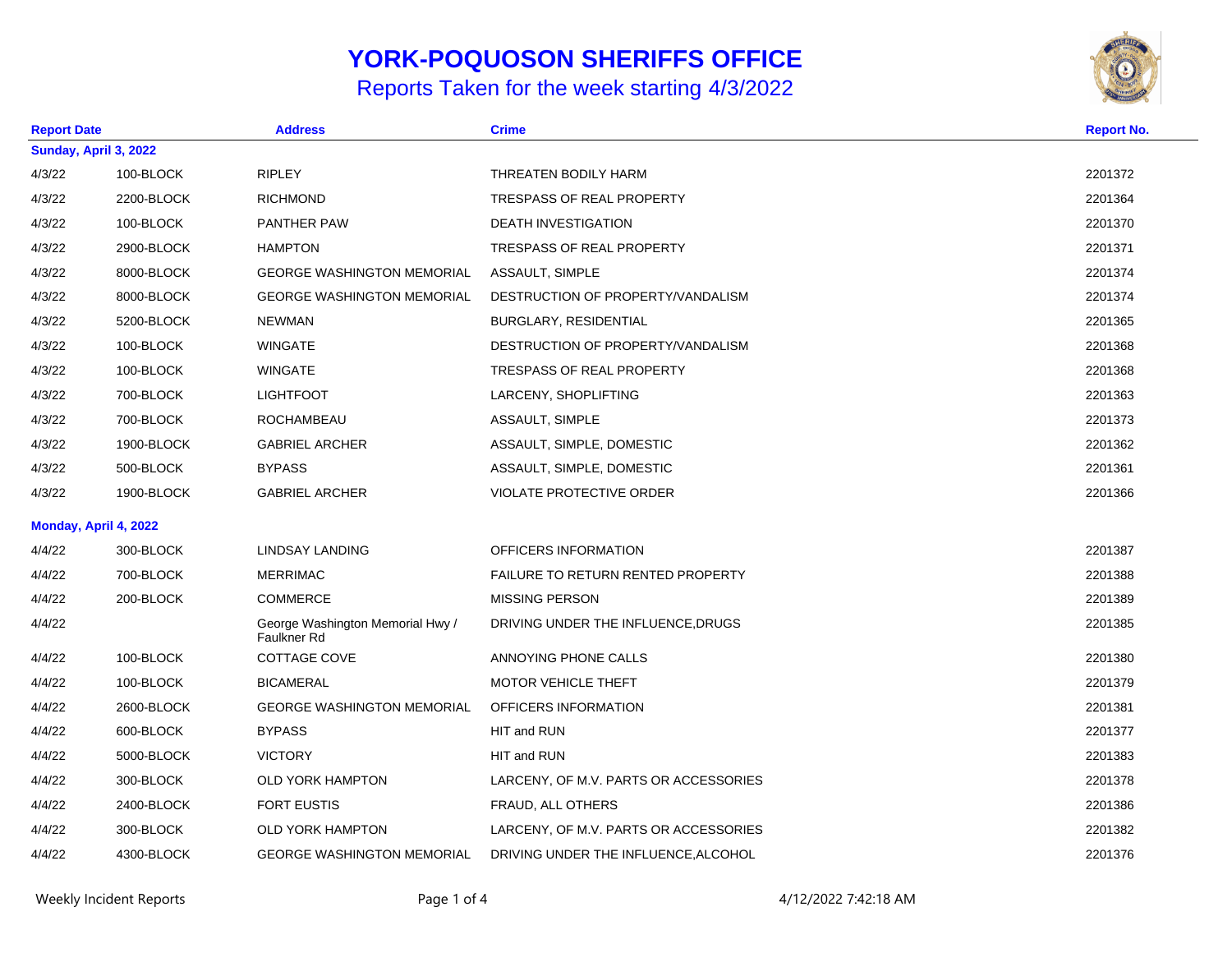| <b>Report Date</b> |                          | <b>Address</b>                    | <b>Crime</b>                                          | <b>Report No.</b> |
|--------------------|--------------------------|-----------------------------------|-------------------------------------------------------|-------------------|
| 4/4/22             | 4300-BLOCK               | <b>GEORGE WASHINGTON MEMORIAL</b> | REFUSE BLOOD/BREATH TEST                              | 2201376           |
| 4/4/22             | 100-BLOCK                | RESERVE                           | TAMPER WITH AUTO (OFFICERS REPORT)                    | 2201384           |
|                    | Tuesday, April 5, 2022   |                                   |                                                       |                   |
| 4/5/22             | 5200-BLOCK               | <b>GEORGE WASHINGTON MEMORIAL</b> | OFFICERS INFORMATION                                  | 2201397           |
| 4/5/22             | 100-BLOCK                | <b>WINEBERRY</b>                  | DOMESTIC - NO ASSAULT                                 | 2201391           |
| 4/5/22             | 300-BLOCK                | <b>REDOUBT</b>                    | OFFICERS INFORMATION                                  | 2201396           |
| 4/5/22             | 4400-BLOCK               | <b>BIG BETHEL</b>                 | DESTRUCTION OF PROPERTY/VANDALISM                     | 2201393           |
| 4/5/22             | 2000-BLOCK               | VOODOO                            | ASSAULT, SIMPLE                                       | 2201390           |
| 4/5/22             | 100-BLOCK                | <b>TRADEWINDS</b>                 | <b>MISSING PERSON</b>                                 | 2201394           |
| 4/5/22             | 1500-BLOCK               | <b>KISKIACK</b>                   | OFFICERS INFORMATION                                  | 2201395           |
| 4/5/22             | 700-BLOCK                | <b>HORNSBYVILLE</b>               | OFFICERS INFORMATION                                  | 2201392           |
| 4/5/22             | 5200-BLOCK               | <b>GEORGE WASHINGTON MEMORIAL</b> | DRUG/NARCOTIC VIOLATIONS                              | 2201400           |
|                    | Wednesday, April 6, 2022 |                                   |                                                       |                   |
| 4/6/22             | 2600-BLOCK               | <b>GEORGE WASHINGTON MEMORIAL</b> | LARCENY, SHOPLIFTING                                  | 2201404           |
| 4/6/22             | 200-BLOCK                | <b>ASPEN</b>                      | LARCENY, ALL OTHERS                                   | 2201407           |
| 4/6/22             | 300-BLOCK                | <b>BARLOW</b>                     | <b>OBSTRUCTING JUSTICE</b>                            | 2201398           |
| 4/6/22             | 200-BLOCK                | <b>TERREBONNE</b>                 | <b>VIOLATE PROTECTIVE ORDER</b>                       | 2201411           |
| 4/6/22             | 100-BLOCK                | <b>BROKENBRIDGE</b>               | LARCENY, ALL OTHERS                                   | 2201413           |
| 4/6/22             | 3000-BLOCK               | <b>GEORGE WASHINGTON MEMORIAL</b> | <b>RECKLESS DRIVING</b>                               | 2201414           |
| 4/6/22             | 300-BLOCK                | <b>GOODWIN NECK</b>               | OFFICERS INFORMATION                                  | 2201409           |
| 4/6/22             | 100-BLOCK                | LAWSON                            | ASSAULT, SIMPLE, DOMESTIC                             | 2201402           |
| 4/6/22             | 100-BLOCK                | <b>BLACKSMITH ARCH</b>            | DESTRUCTION OF PROPERTY/VANDALISM - TAMPER W/ VEHICLE | 2201403           |
| 4/6/22             | 200-BLOCK                | <b>BARHAM</b>                     | ASSAULT, SIMPLE, DOMESTIC                             | 2201405           |
| 4/6/22             | 400-BLOCK                | <b>COMMONWEALTH</b>               | LARCENY, OF M.V. PARTS OR ACCESSORIES                 | 2201406           |
| 4/6/22             | 700-BLOCK                | QUEENSBURY                        | SEX OFFENSE/FORCIBLE RAPE                             | 2201408           |
| 4/6/22             | 700-BLOCK                | PICCADILLY                        | ASSAULT, SIMPLE, DOMESTIC                             | 2201410           |
| 4/6/22             | 1500-BLOCK               | <b>BALLARD</b>                    | ASSAULT, SIMPLE, DOMESTIC                             | 2201401           |
| 4/6/22             | 200-BLOCK                | <b>MARY BIERBAUER</b>             | ASSAULT, SIMPLE, DOMESTIC                             | 2201412           |
|                    | Thursday, April 7, 2022  |                                   |                                                       |                   |
| 4/7/22             | 100-BLOCK                | <b>TUE MARSH</b>                  | TRESPASS OF REAL PROPERTY                             | 2201417           |
| 4/7/22             | 200-BLOCK                | <b>BELMONT</b>                    | OFFICERS INFORMATION                                  | 2201426           |
| 4/7/22             | 1100-BLOCK               | <b>ORIANA</b>                     | DESTRUCTION OF PROPERTY/VANDALISM                     | 2201416           |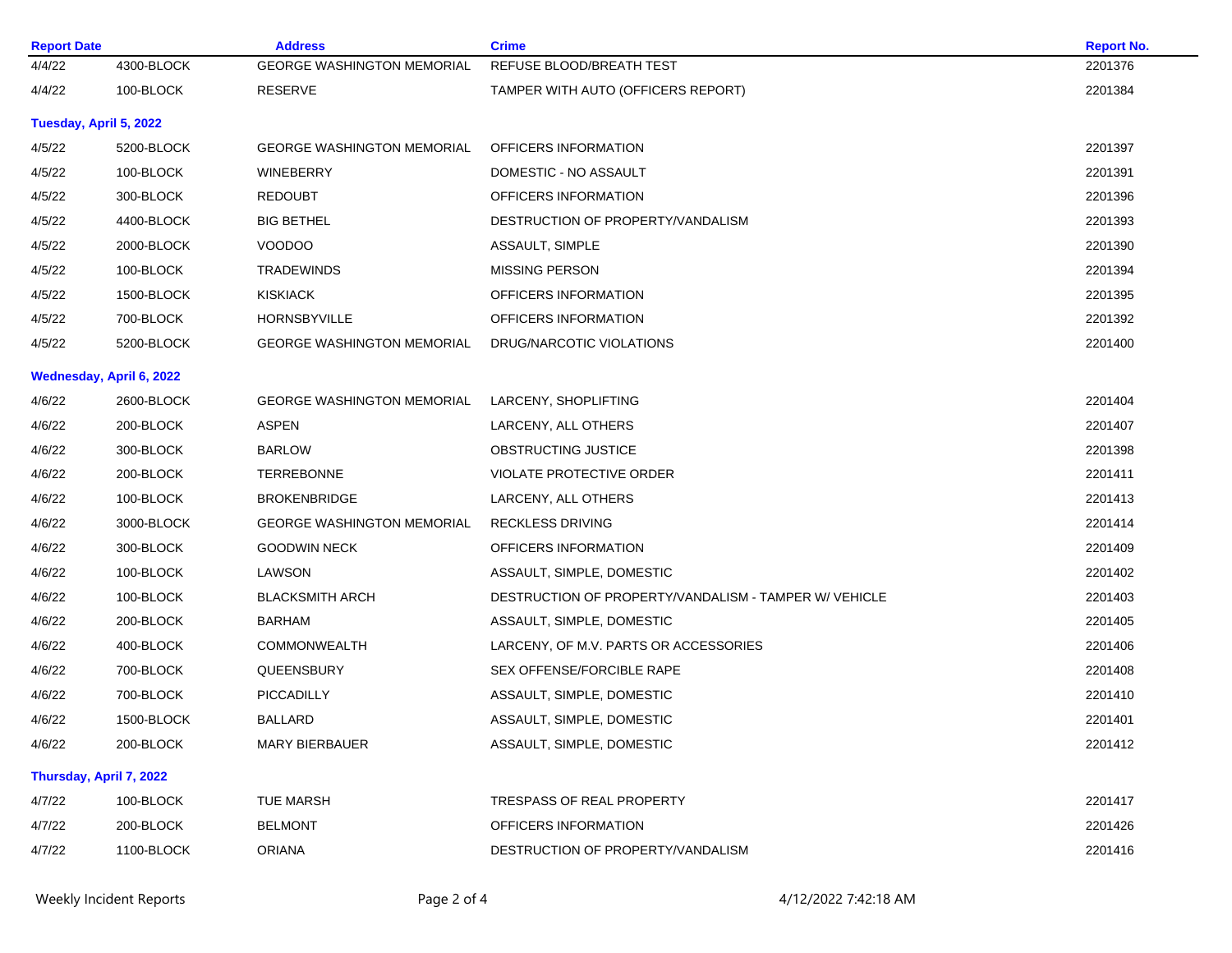| <b>Report Date</b>    |                         | <b>Address</b>                    | <b>Crime</b>                          | <b>Report No.</b> |
|-----------------------|-------------------------|-----------------------------------|---------------------------------------|-------------------|
| 4/7/22                | 1800-BLOCK              | <b>FIRST</b>                      | <b>FRAUD-SCAMS</b>                    | 2201415           |
| 4/7/22                | 1500-BLOCK              | <b>KISKIACK</b>                   | FAMILY OFFENSE, CHILD ABUSE           | 2201428           |
| 4/7/22                | 1500-BLOCK              | <b>GEORGE WASHINGTON MEMORIAL</b> | OFFICERS INFORMATION                  | 2201420           |
| 4/7/22                | 300-BLOCK               | <b>GOODWIN NECK</b>               | <b>FOUND PROPERTY</b>                 | 2201419           |
| 4/7/22                | 10-BLOCK                | PEACEMAKER                        | ALL OTHER NON FORCIBLE SEX OFFENSES   | 2201421           |
| 4/7/22                | 100-BLOCK               | <b>MARQUIS</b>                    | <b>FOUND PROPERTY</b>                 | 2201425           |
| 4/7/22                | 1500-BLOCK              | <b>GEORGE WASHINGTON MEMORIAL</b> | LARCENY, FROM MOTOR VEHICLE           | 2201422           |
| 4/7/22                | 100-BLOCK               | LANDING                           | FRAUD, ALL OTHERS                     | 2201427           |
| Friday, April 8, 2022 |                         |                                   |                                       |                   |
| 4/8/22                | 700-BLOCK               | ROCHAMBEAU                        | EMBEZZLEMENT                          | 2201433           |
| 4/8/22                | 8100-BLOCK              | <b>GEORGE WASHINGTON MEMORIAL</b> | DESTRUCTION OF PROPERTY/VANDALISM     | 2201431           |
| 4/8/22                | 700-BLOCK               | <b>ROCHAMBEAU</b>                 | EMBEZZLEMENT                          | 2201434           |
| 4/8/22                | 6500-BLOCK              | <b>GEORGE WASHINGTON MEMORIAL</b> | FRAUD-CREDIT CARD/AUTOMATIC TELLER    | 2201444           |
| 4/8/22                | 1500-BLOCK              | <b>BACK CREEK</b>                 | OFFICERS INFORMATION                  | 2201447           |
| 4/8/22                | 200-BLOCK               | CATTAIL                           | <b>VERBAL DOMESTIC</b>                | 2201446           |
| 4/8/22                | 700-BLOCK               | <b>ROCHAMBEAU</b>                 | EMBEZZLEMENT                          | 2201437           |
| 4/8/22                | 700-BLOCK               | ROCHAMBEAU                        | EMBEZZLEMENT                          | 2201441           |
| 4/8/22                | 700-BLOCK               | <b>BYPASS</b>                     | LARCENY, OF M.V. PARTS OR ACCESSORIES | 2201430           |
| 4/8/22                | 800-BLOCK               | <b>MERRIMAC</b>                   | OFFICERS INFORMATION                  | 2201445           |
| 4/8/22                | 700-BLOCK               | ROCHAMBEAU                        | EMBEZZLEMENT                          | 2201438           |
| 4/8/22                | 700-BLOCK               | <b>ROCHAMBEAU</b>                 | EMBEZZLEMENT                          | 2201436           |
| 4/8/22                | 700-BLOCK               | <b>TABB LAKES</b>                 | <b>IDENTITY FRAUD</b>                 | 2201443           |
| 4/8/22                | 700-BLOCK               | ROCHAMBEAU                        | <b>EMBEZZLEMENT</b>                   | 2201440           |
| 4/8/22                | 700-BLOCK               | <b>ROCHAMBEAU</b>                 | EMBEZZLEMENT                          | 2201435           |
| 4/8/22                | 700-BLOCK               | <b>ROCHAMBEAU</b>                 | <b>EMBEZZLEMENT</b>                   | 2201432           |
|                       | Saturday, April 9, 2022 |                                   |                                       |                   |
| 4/9/22                | 500-BLOCK               | <b>CLEMENTS MILL</b>              | FRAUD-CREDIT CARD/AUTOMATIC TELLER    | 2201452           |
| 4/9/22                | 1300-BLOCK              | <b>PENNIMAN</b>                   | HIT and RUN                           | 2201451           |
| 4/9/22                | 200-BLOCK               | <b>CAMERON</b>                    | <b>BRANDISH FIREARM</b>               | 2201454           |
| 4/9/22                | 100-BLOCK               | COPELAND                          | RUNAWAY/MP JUVENILE                   | 2201453           |
| 4/9/22                |                         | 7TH ST / K AVE                    | <b>DRUNK IN PUBLIC</b>                | 2201450           |